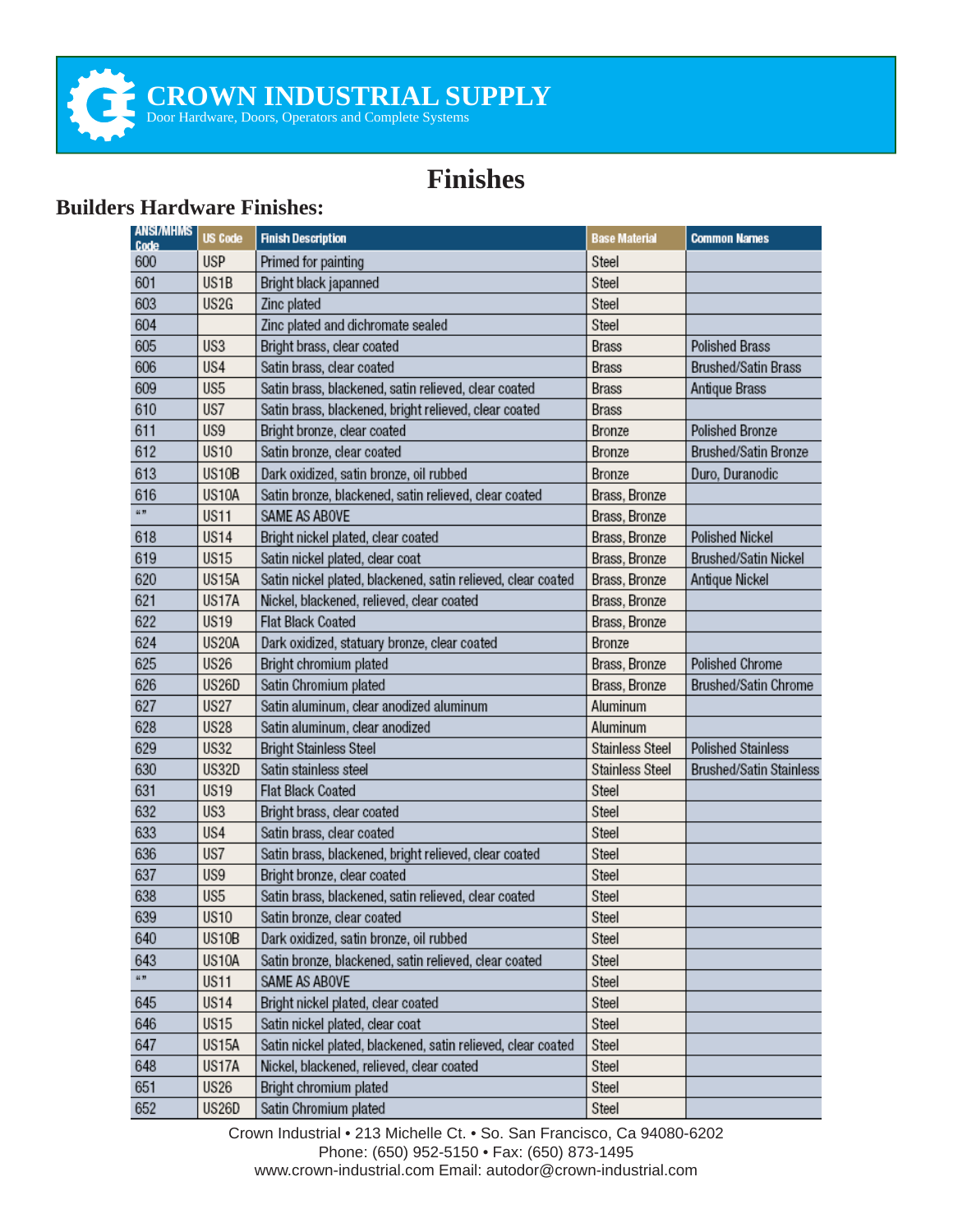## **Available Box Track Sliding Door Hardware Finishes**



#### **Powder Coat Pebble Tan**

Not Available for:

- $#2$  (200 lb. capacity)
- #4.4 (440 lb. capacity)



#### **Galvanized**

Not Available for:

- #4.4 (440 lb. capacity)
- #8 (800 lb. capacity)



#### **Powder Coat Black**

Not Available for:

- $#2$  (200 lb. capacity)
- $\bullet$  #4.4 (440 lb. capacity)



#### **304 Stainless Steel #2B Mill Finish**

Not Available for:

- #4.4 (440 lb. capacity)
- $#8$  (800 lb. capacity)
- #10 (1000 lb. capacity)
- #25 (2,500 lb. capacity)



**304 Stainless Steel #4 Brushed Finish**

Not Available for:

- #4.4 (440 lb. capacity)
- #8 (800 lb. capacity)
- #10 (1000 lb. capacity)
- #25 (2,500 lb. capacity)



#### **Anodized Aluminum US28/626**

Not Available for:

- $#4$  (400 lb. capacity)
- $\bullet$  #5 (500 lb. capacity)
- #6 (600 lb. capacity)
- #8 (800 lb. capacity)
- #10 (1000 lb. capacity)
- #25 (2,500 lb. capacity)

Note: Listed finishes above are our standard finishes. Custom finishes are available upon request.

Finishes may vary slightly in consistency and color from the samples as shown in this document. Physical samples are available upon request. Please email us at sales@crown-industrial.com and indicate which samples you require and the quantity along with your name, address, and phone number.

> Crown Industrial • 213 Michelle Ct. • So. San Francisco, Ca 94080-6202 Phone: (650) 952-5150 • Fax: (650) 873-1495 www.crown-industrial.com Email: sales@crown-industrial.com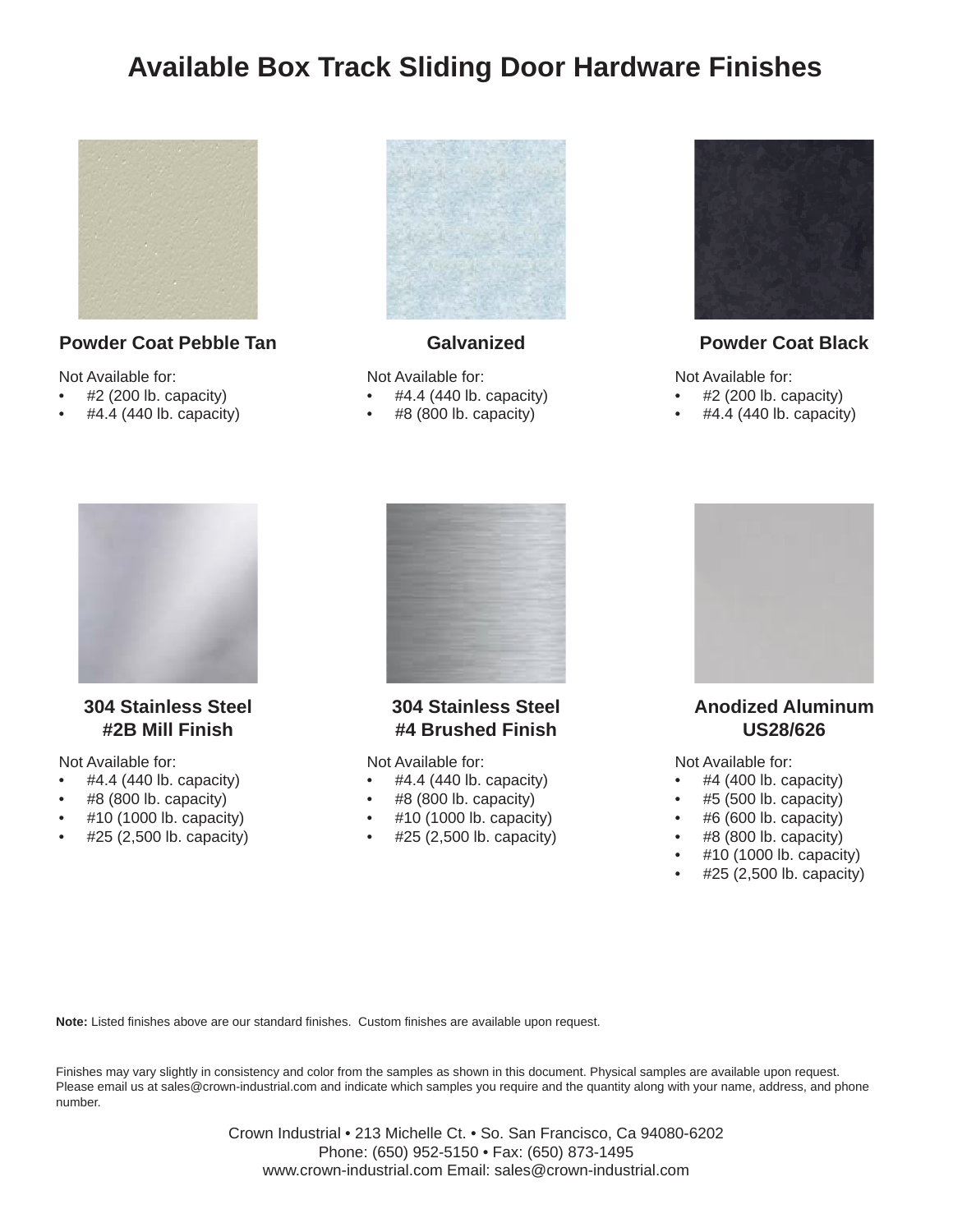## **Available Flat Track Sliding Door Hardware Finishes**



**Painted Flat Black** Standard Finish



**Hot Dipped Galvanized**

Not Available for:

 $\bullet$  #44H (400 lb. capacity)



**Painted Hammer Bronze**



**Painted Primer Grey**



**304 Stainless Steel #4 Brushed Finish**

Not Available for:

- #44H (400 lb capacity)
- #102 (800 lb capacity)



**Raw Steel Sanded with Painted Clear Coat**

Note: Listed finishes above are our standard finishes. Custom finishes such as powder coated finishes are available upon request.

Finishes may vary slightly in consistency and color from the samples as shown in this document. Physical samples are available upon request. Please email us at sales@crown-industrial.com and indicate which samples you require and the quantity along with your name, address, and phone number.

> Crown Industrial • 213 Michelle Ct. • So. San Francisco, Ca 94080-6202 Phone: (650) 952-5150 • Fax: (650) 873-1495 www.crown-industrial.com Email: sales@crown-industrial.com